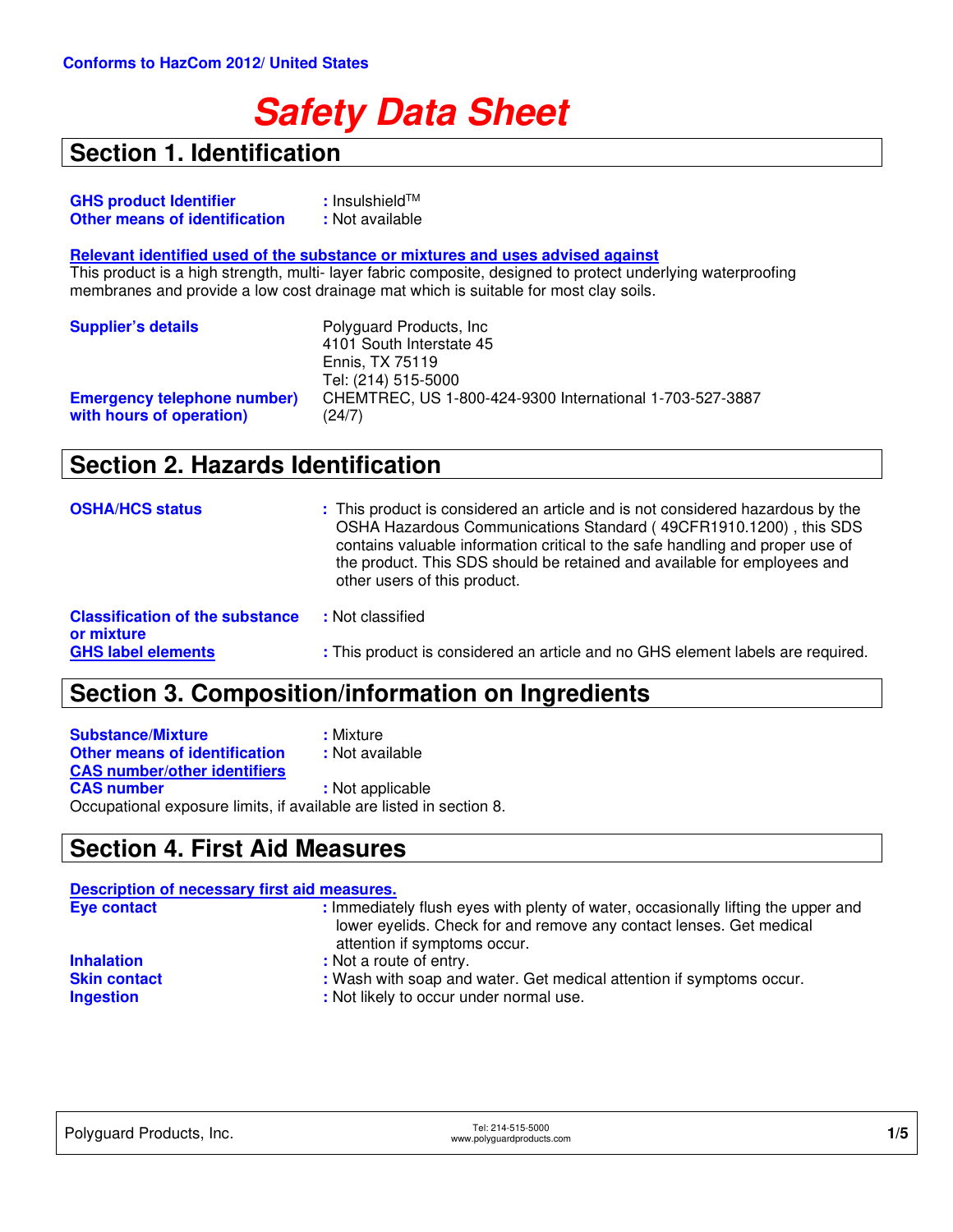#### **Section 4. First Aid Measures**

#### **Most important symptoms/effects, acute and delayed**

**Potential acute health effects Eye contact**<br> **Inhalation**<br> **Inhalation**<br> **Exercise 2**<br> **Exercise 2**<br> **Exercise 2**<br> **Exercise 2**<br> **Exercise 2**<br> **Exercise 2**<br> **Exercise 2**<br> **Exercise 2 Inhalation :** Not applicable.<br> **Skin contact :** Irritation and re **Skin contact interval in the set of the set of the set of the set of the set of the set of the set of the set of the set of the set of the set of the set of the set of the set of the set of the set of the set of the set** 

- -
	-
	- **:** Not known.

#### **Indication of immediate medical attention and special treatment needed, if necessary.**

- **Notes to physician: :** No specific treatment. Treat symptomatically.
- **Specific treatments** *i* **No specific treatment <b>Protection of first-aiders:** *i* No action shall be take
	- : No action shall be taken involving any personal risk or without suitable training.

#### **Section 5. Fire-fighting Measures**

# **Extinguishing media**

| Suitable extinguishing media                           | : Use an extinguishing agent suitable for the surrounding fire.                                                                                                               |
|--------------------------------------------------------|-------------------------------------------------------------------------------------------------------------------------------------------------------------------------------|
| Unsuitable extinguishing media                         | : None known                                                                                                                                                                  |
| <b>Specific hazards arising from</b><br>the chemical   | : Generation of fumes from burning product.                                                                                                                                   |
| <b>Hazardous thermal</b><br>decomposition products     | : Decomposition products may include the following materials: Carbon dioxide,<br>carbon monoxide, sulfur oxides, low MW hydrocarbons.                                         |
| <b>Special protective equipment</b>                    | : Fire-fighters should wear appropriate protective equipment and self-contained<br>breathing apparatus (SCBA) with a full-face piece operated in a positive<br>pressure mode. |
| <b>Special protective actions for</b><br>fire fighters | : None.                                                                                                                                                                       |

## **Section 6. Accidental Release Measures**

#### **Personal precautions, protective equipment and emergency procedures.**

| For non emergency personal      | : No special measures required. |
|---------------------------------|---------------------------------|
| For emergency responders        | : No special measures required. |
| <b>Enviromental precautions</b> | : Not applicable                |

# **Methods and materials for containment and cleaning up**

**Spill :** Due to the physical state of this material, spills are not possible.

## **Section 7. Handling and Storage**

| <b>Precautions for safe handling</b><br><b>Protective measures</b>   | : Put on appropriate personal protective equipment (see Section 8). Avoid<br>exposure-obtain special instructions before use. Do not handle until all safety                                                                                                                                                                                                              |     |
|----------------------------------------------------------------------|---------------------------------------------------------------------------------------------------------------------------------------------------------------------------------------------------------------------------------------------------------------------------------------------------------------------------------------------------------------------------|-----|
| <b>Advice on general occupational</b><br>hygiene                     | precautions have been read and understood. Store away from heart, sparks,<br>open flames and other ignition sources.<br>: Eating, drinking, and smoking should be prohibited in areas where material is<br>handled, stored, and processed. Workers should wash hands and face before<br>eating, drinking and smoking. See section 8 for additional information on hygiene |     |
| <b>Condition for safe storage</b><br>including any incompatibilities | measures.<br>: Store in accordance with local regulations. Store protected from direct sunlight<br>in a dry cool area, away from incompatible materials and food and drink.<br>Eliminate all ignition sources.                                                                                                                                                            |     |
| Polyguard Products, Inc.                                             | Tel: 214-515-5000<br>www.polyguardproducts.com                                                                                                                                                                                                                                                                                                                            | 2/5 |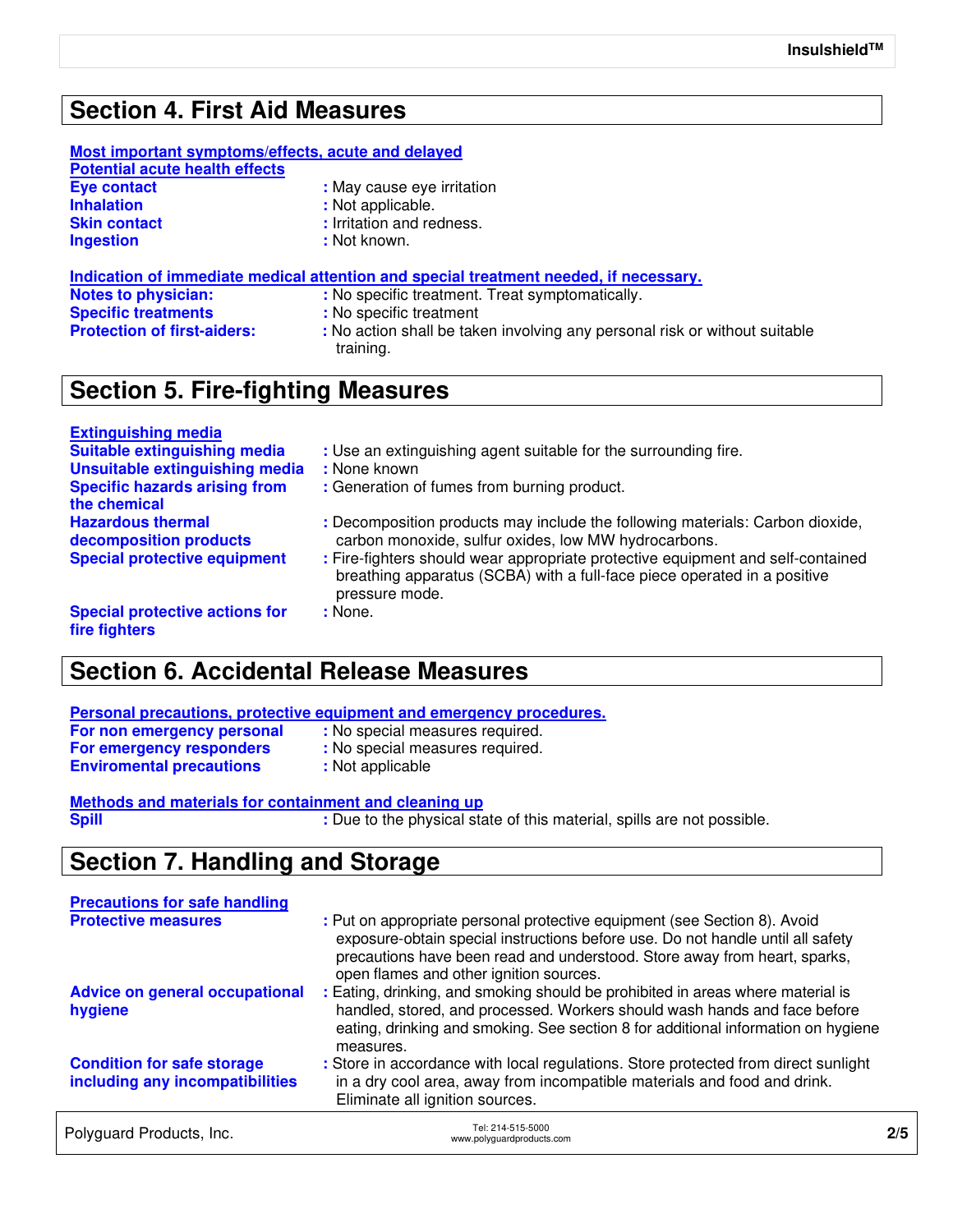## **Section 8. Exposure Controls/Personal Protection**

| <b>Control parameters</b>                        |                                                                                                                                                                                                                           |
|--------------------------------------------------|---------------------------------------------------------------------------------------------------------------------------------------------------------------------------------------------------------------------------|
| <b>Occupational exposure limits</b>              |                                                                                                                                                                                                                           |
| <b>Appropriate engineering</b><br>controls       | : No special ventilation requirements.                                                                                                                                                                                    |
| <b>Environmental exposure</b><br><b>controls</b> | : None required.                                                                                                                                                                                                          |
| <b>Hygiene measure:</b>                          | : Wash hands, forearms, and face thoroughly after handling products, before<br>eating, smoking, and using the lavatory and at the end of the working period.                                                              |
| <b>Eye/face protection</b>                       | : Safety eyewear complying with an approved standard should be used when<br>risk assessment indicates this is necessary to avoid exposure                                                                                 |
| <b>Skin Protection</b>                           |                                                                                                                                                                                                                           |
| <b>Hand protection</b>                           | : Normal work gloves maybe worn if risk assessment indicates this is necessary<br>to avoid exposure.                                                                                                                      |
| <b>Body protection</b>                           | : Not required.                                                                                                                                                                                                           |
| <b>Other skin protection</b>                     | : Appropriate footwear and any additional skin protection measures should be<br>selected based on the task being preformed and the risks involved and should<br>be approved by a specialist before handling this product. |
| <b>Respiratory protection</b>                    | : Under normal usage of this product, respiratory protection is not required.                                                                                                                                             |

#### **Section 9. Physical and Chemical Properties**

**Appearance Physical state :** Solid **Color :** Black **Odor :** None **Odor threshold :** Not available **pH :** Not applicable **Boiling point :** Not applicable **Evaporation rate: :** Not applicable **Vapor density**<br> **Specific Gravity**<br> **Specific Gravity**<br> **Specific Gravity Specific Gravity**<br>**Solubility** 

**Melting point :** approximately 320 °F **Flash Point :** Greater than 400 °F **:** Insoluble in water

## **Section 10. Stability and Reactivity**

**Possibility of hazardous reactions Incompatible materials :** None **Hazardous decomposition products**

**Reactivity :** The product is stable under normal conditions.

- **Chemical stability :** The product is stable under normal conditions.
	- **:** Under normal conditions of storage and use, hazardous decomposition will not occur.
- **Conditions to avoid: :** Heat, flames, sparks, and other sources of ignition.
	- - **:** Under normal conditions of storage and use, hazardous decomposition products should not be produced.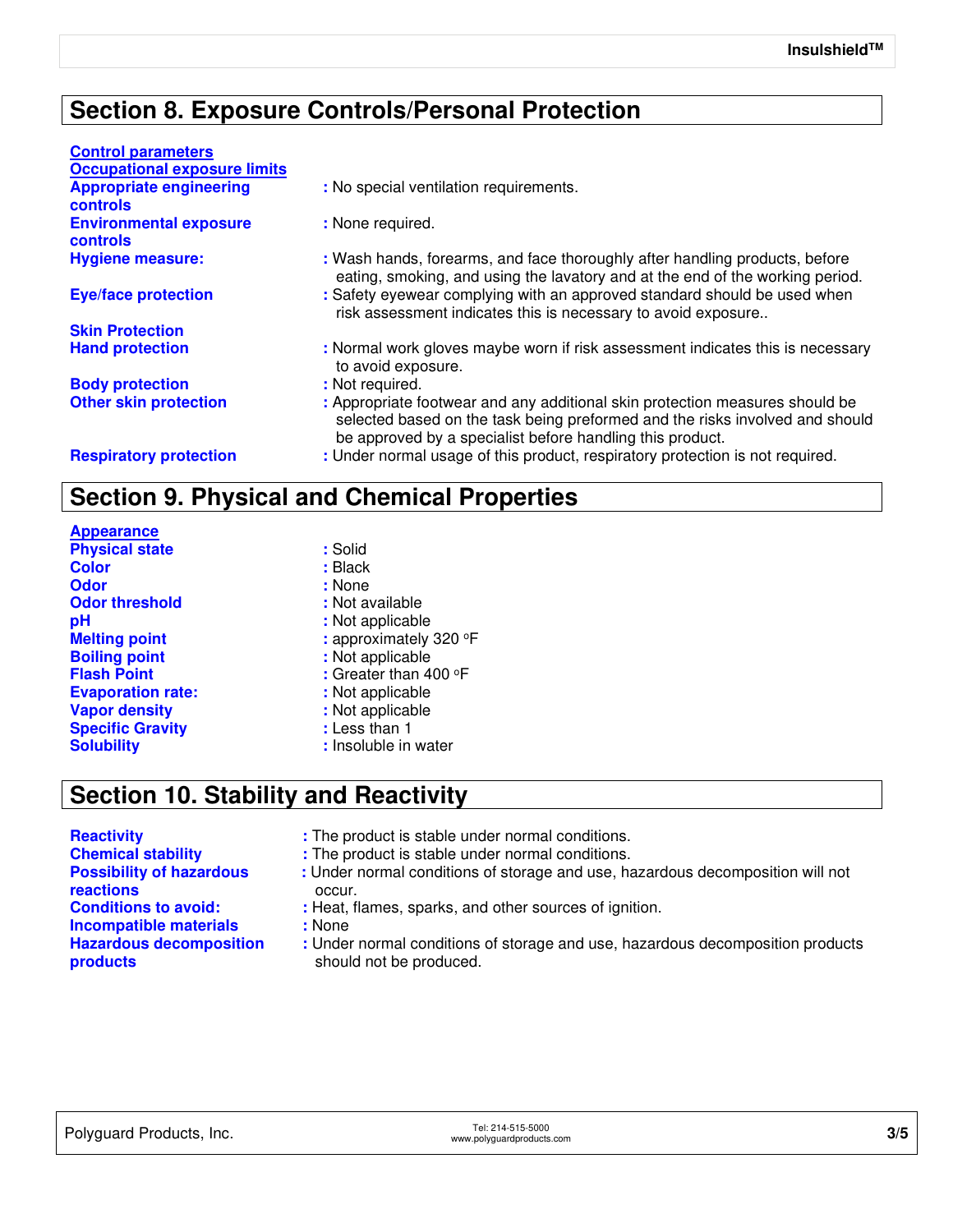## **Section 11. Toxicological Information**

#### **Information on toxicological effects**

| : There is no data available                                                                                                                  |  |  |
|-----------------------------------------------------------------------------------------------------------------------------------------------|--|--|
| : Not believed to be mutagenic or a reproductive hazard.                                                                                      |  |  |
| : The IARC evaluation is the "Carbon Black (airborne, unbound particles of<br>respirable size) is possibly carcinogenic to humans (Group 2B). |  |  |
| : None                                                                                                                                        |  |  |
|                                                                                                                                               |  |  |
| : None                                                                                                                                        |  |  |
|                                                                                                                                               |  |  |
|                                                                                                                                               |  |  |
| : May cause eye irritation.                                                                                                                   |  |  |
| : Not likely to occur.                                                                                                                        |  |  |
| : May cause skin irritation.                                                                                                                  |  |  |
| : Not likely to occur.                                                                                                                        |  |  |
| Symptoms related to the physical, chemical and toxicological characteristics                                                                  |  |  |
| : Adverse symptoms may include the following: pain or irritation, watering, redness.                                                          |  |  |
| : Not a likely mode of entry.                                                                                                                 |  |  |
| : Adverse symptoms may include the following: irritation or redness.                                                                          |  |  |
| : Not a likely mode of entry.                                                                                                                 |  |  |
|                                                                                                                                               |  |  |

#### **Section 12. Ecological Information**

| <b>Toxicity</b><br><b>Persistence and degradability</b><br><b>Bioaccumulative potential</b><br><b>Mobility in soil</b> | : This material is not expected to be hazardous to the environment.<br>: There is no data available<br>: There is no data available |
|------------------------------------------------------------------------------------------------------------------------|-------------------------------------------------------------------------------------------------------------------------------------|
| <b>Soil/water partition coefficient</b><br>$(K_{oc})$                                                                  | : Not applicable                                                                                                                    |
| <b>Other adverse effects</b>                                                                                           | : No known significant effects or critical hazards                                                                                  |

## **Section 13. Disposal Considerations**

**Disposal methods :** The generation of waste should be avoided or minimized wherever possible. Disposal of this product, solutions and any by-products should comply with the requirements of environmental protection and waste disposal legislation and any regional local authority requirements. This material and its container must be disposed of in a safe way. Dispose of surplus and non-recyclable products via a licensed waste disposal contractor.

#### **Section 14. Transportation Information**

| <b>AERG</b>              | : Not applicable |
|--------------------------|------------------|
| <b>Regulatory</b>        |                  |
| <b>Information</b>       |                  |
| <b>DOT/TDG/IMDG/IATA</b> | : Not regulated  |

|                          | Tel: 214-515-5000     |
|--------------------------|-----------------------|
| Polyguard Products, Inc. | www.polyguardproducts |